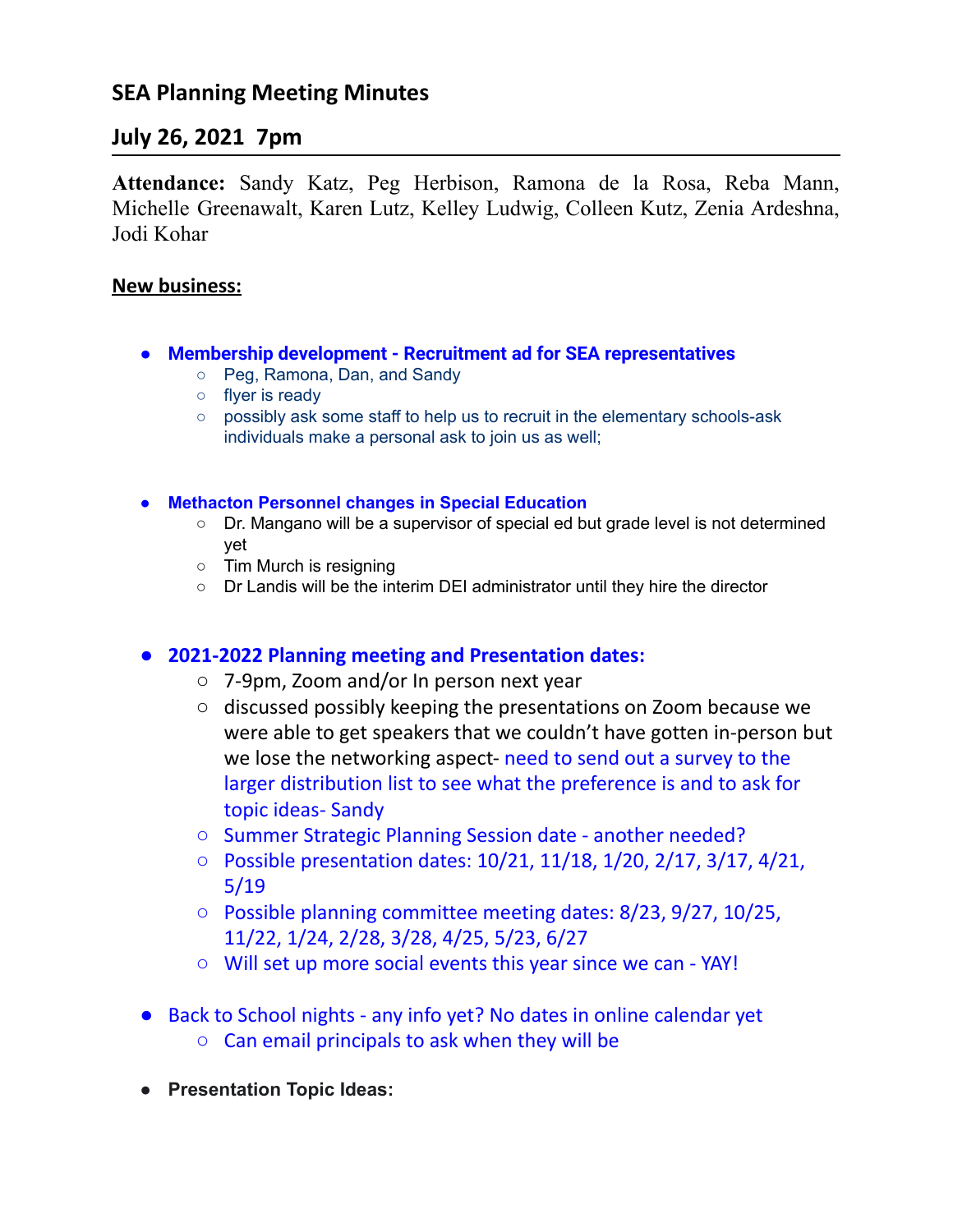- ❏ **SOAR/REACH with Dr. Susan Angstadt-**
	- ❏ **Possibly October**
- ❏ **ESY Kate Metcalf/Maria Winters** ❏ **Possibly January**
- ❏ **Transition (OVR, Nikki Brislin and Kim Kulp)**
- ❏ **Transition Return to In person**
- ❏ **Transition between buildings parents saying what you need to know in the next building**
- ❏ **SS/SSDI/Waivers with Bruce H. Sham- Colleen**
- ❏ **Alternative treatments/therapies- possibly Theraplay speakers Peg**
- ❏ **Sensory integration/issues- Peg**
- ❏ **Wrap around services/ behavioral services**
- ❏ **Executive Function**
- ❏ **Ask the Attorney possibly have Lily organize this again**
- ❏ **Think college**
- ❏ **Sexual education for special needs- Lynn Medley might know someone or Autism Society of America or Autism Speaks - Ramona**
- ❏ **Digitability**

## **Old business/Updates:**

- **● Graduation ideas purple Best Buddies sash at graduation for all members**
- **● Unified Sports Update**
	- ❏ **Bocce** is in the works it's a winter sport need to start planning in August
	- ❏ **Raise the Roof Fundraiser Unified Sports Canopy Tent**
		- ❏ **Donor Thank you - Checks (Michelle); Venmo? Sandy will send out the list for us to look at to see who we have emails for - Sandy will send out a list and we can all look to see who's emails or addresses we can provide**
		- ❏ **Will present the tent to the coaches/kids possibly at Homecoming - have the announcer thank all the donors?**
		- ❏ **There is extra money. The tent cost 1800. Sandy heard back from Sarah Quintos and they are excited for the extra money and would like to put it toward a Unified club that will be more than just track and field. Sandy will ask for more information about that club.**
		- ❏ **Sandy will reconnect with Ashley Herr to see about getting the bocce going for this year**

| <b>Balance:</b> | \$414   |
|-----------------|---------|
| Total           | \$2,214 |
| Checks          | \$699   |
| Venmo           | \$1,515 |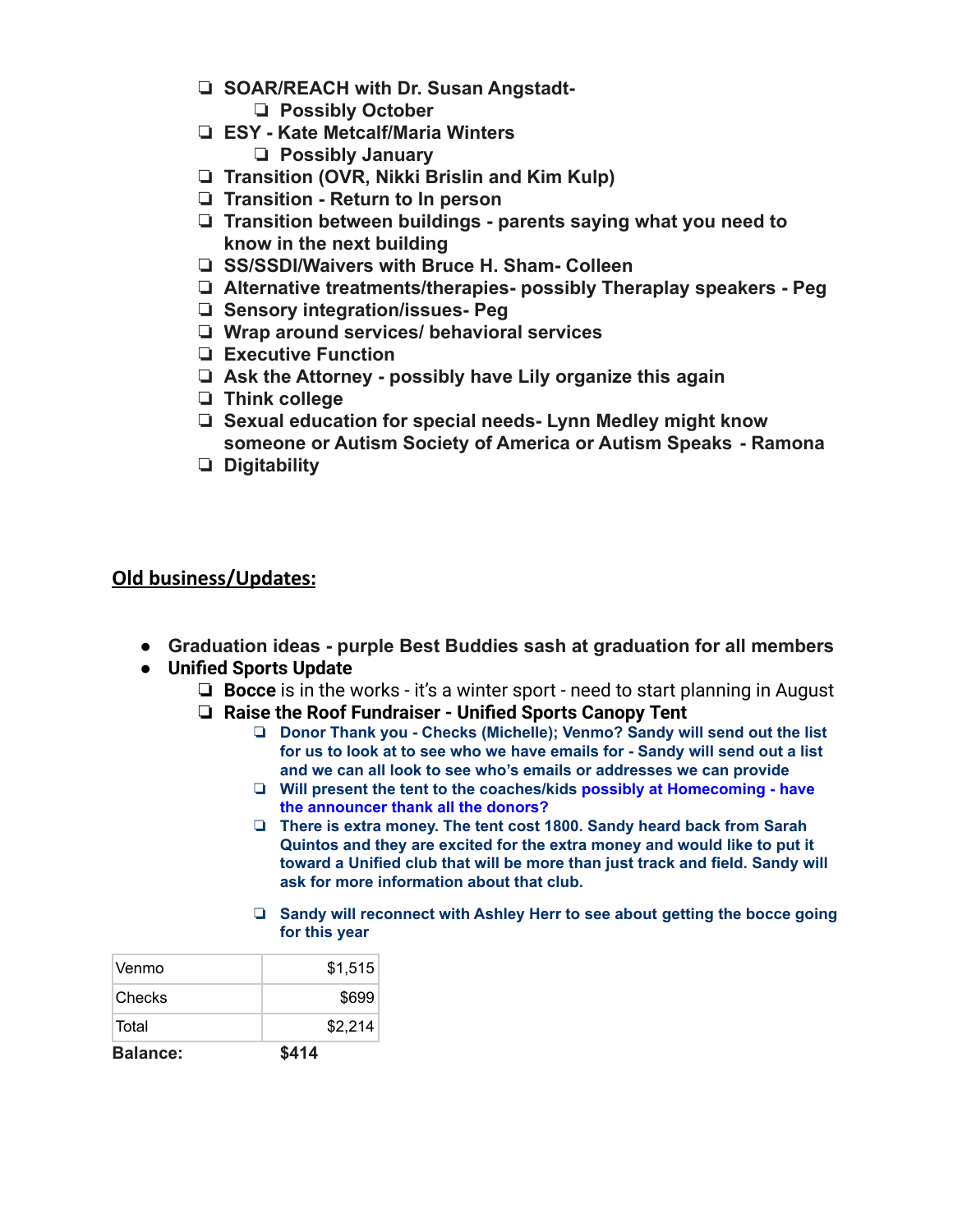## **● PA Inclusion Collective Update**

## ❏ **Planned series on Universal Design for Learning in the Spring 2022**

- **● DEI update**
	- ❏ DEI Taskforce Community -
	- ❏ Methacton DEI Dr. Judy Gallagher-Landis appointed to interim post of administrative support to the Office of DEI in addition to her role as Assistant Principal at Skyview.

#### **● YouTube channel**

- has the Financial Strategies presentation
- Can be used for future recordings
- not sure if its public or private

## **● SEA Social Opportunities**

- ❏ Craft Party parents or kids?
- ❏ Scavenger Hunt
- ❏ Adult Meet Up at Park (socially distanced)
- ❏ Zoom Game Night

#### **Budget:** Michelle, Treasurer

- Our SEA balance is \$2,446
- plan to contribute to the PA Inclusion Collective series again probably \$500
- **Need estimated budget to turn in to MCC**
- **Possible platform for selling things and Venmo account** need to check with MCC

#### **Fundraisers:**

- **○ Yoga with Aim High (Kelley Ludwig): spoke with Maureen Stanford and she said Aim high would definitely do a fundraiser for SEA. She said they can do an adult thing and a kid thing if we wanted. She said she will play/sing at them as well and she would do it for free. It would have to be outside though. She said just come up with an idea and send it to her and we can make a flyer etc. I thought that was cool.**
- Moe's Box dinners?
- Collegeville Bakery Pizza Kits Halloween or Superbowl
- Virtual Fundraisers
- Clothing collection Karen Fall, 2021